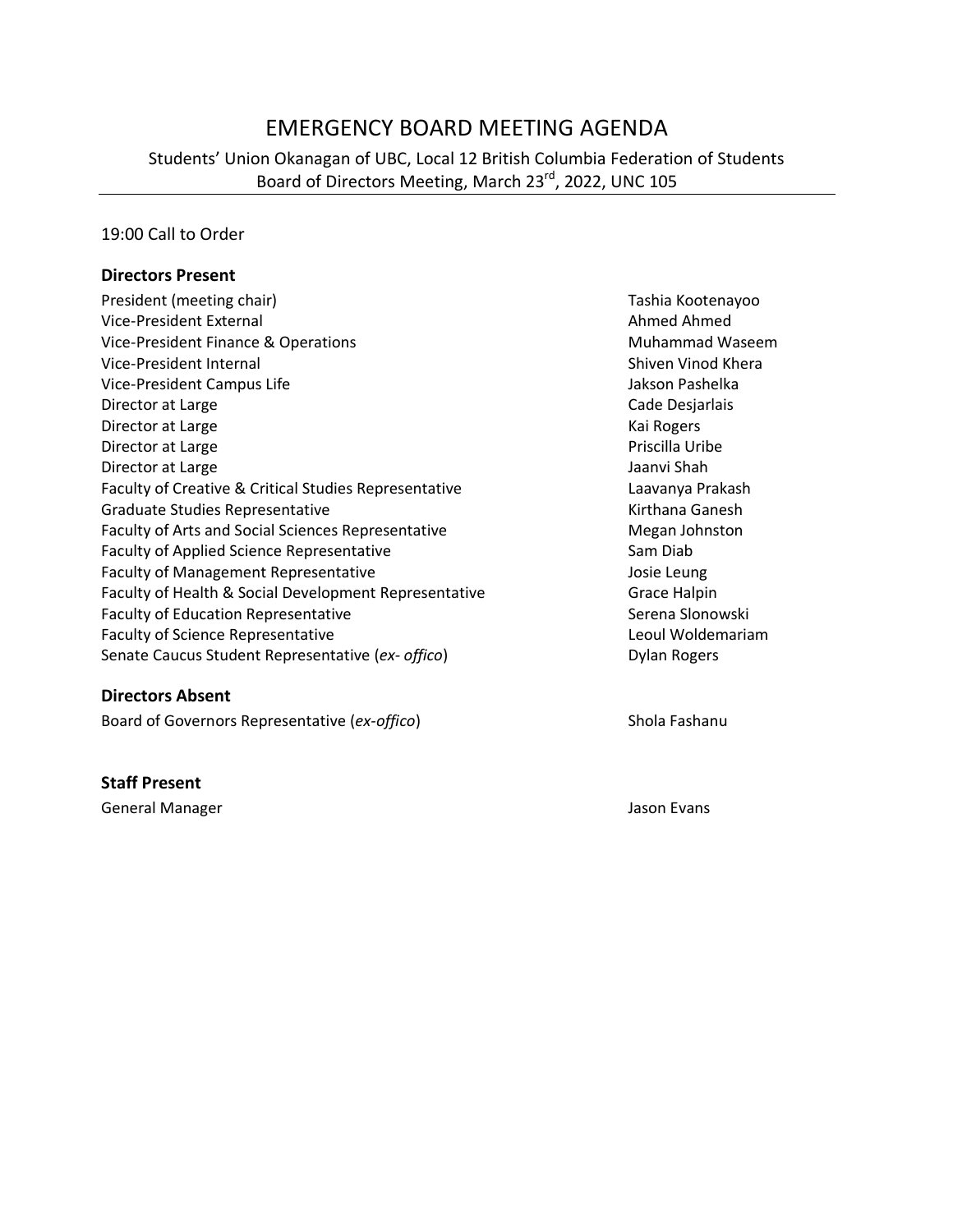### **1.** ACKNOWLEDGEMENT OF TERRITORY

*We would like to acknowledge that we are on the traditional, ancestral territory of the Okanagan Nation. We would like to recognize that learning happened in this place long before this institution was established. It's important that we understand that we are very privileged to be living, working, and learning in these territories that are not our own.*

### **2.** ADOPTION OF AGENDA AND REVIEW OF MEMBERSHIP

## 22/03/23.01

/

Be it resolved that the agenda be adopted.

- **3.** ADOPTION OF MINUTES FROM PREVIOUS MEETINGS
- **4.** PRESENTATIONS
- **5.** OLD BUSINESS
- **6.** EXECUTIVE REPORTS
- **7.** COMMITTEE BUSINESS

### **7.1 Oversight Committee**

### 22/03/23.02

### Rogers/

Be it resolved that Muhammad Waseem be declared not in good standing with the Students' Union Okanagan of the University British Columbia, as laid out in VII, Section 1, Subsection b, and, Regulation VII, Section 19.

- **8.** REPORT ON UNIVERSITY RELATIONS
	- **8.1 Board of Governors**
	- **8.2 Senate**
	- **8.3 Other University Committees**
- **9.** NEW BUSINESS
- **10.** INFORMATION ITEMS
- **11.** ADJOURNMENT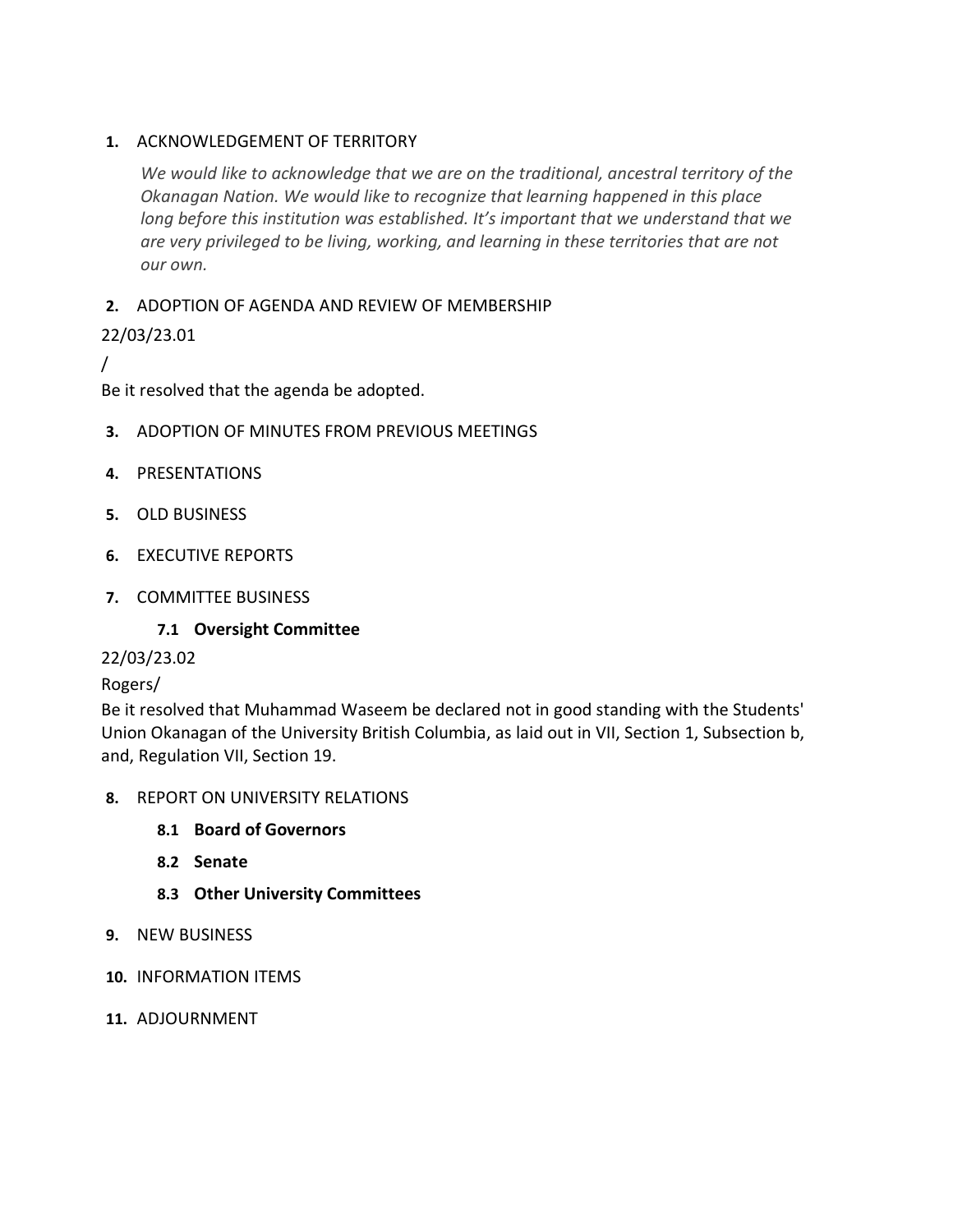To: The Students' Union Okanagan Board of Directors From: The Students' Union Okanagan Oversight Committee RE: Vice-President Finance and Administration Muhammad Waseem Date: March 21, 2022

On Monday, March 15<sup>th</sup>, The Oversight Committee received a complaint from a student. This complaint alleged that Muhammad Waseem, Vice-President Finance and Administration of the Students' Union Okanagan (henceforth referred to as the SUO), had endorsed and engaged in campaigning for a candidate running in the SUO general election. The original complaint contained sufficient evidence for an investigation to be launched. Through the course of the investigation, additional evidence was uncovered. The Oversight Committee requested information from the Electoral Committee, who determined that Muhammad Waseem had violated the regulations by endorsing a candidate, causing an unfair advantage. The Oversight Committee, upon reviewing the facts from the Electoral Committee and other complainants, has determined that Muhammad Waseem violated the regulations on multiple occasions. Muhammad Waseem has been found in violation of the following regulations and bylaws:

#### Regulation II, Section 24, Subsection a vxi:

xvi. while being endorsed by any student who is an Executive or Director of the Students' Union, nor can candidates recruit these individuals to work on their campaigns; or

Regulation IV, Section 43, Subsections b, c, f, and g:

b. Failing to adhere to the Code of Conduct or any other portion of Student Union Policy;

c. Engaging in professional misconduct when acting or perceived to be acting as representatives of the Student Union;

f. Inappropriately using one's position for personal gain;

g. Engaging in willful deceit such as but not limited to knowingly making misleading or false statements to the Board and/or Oversight Committee; or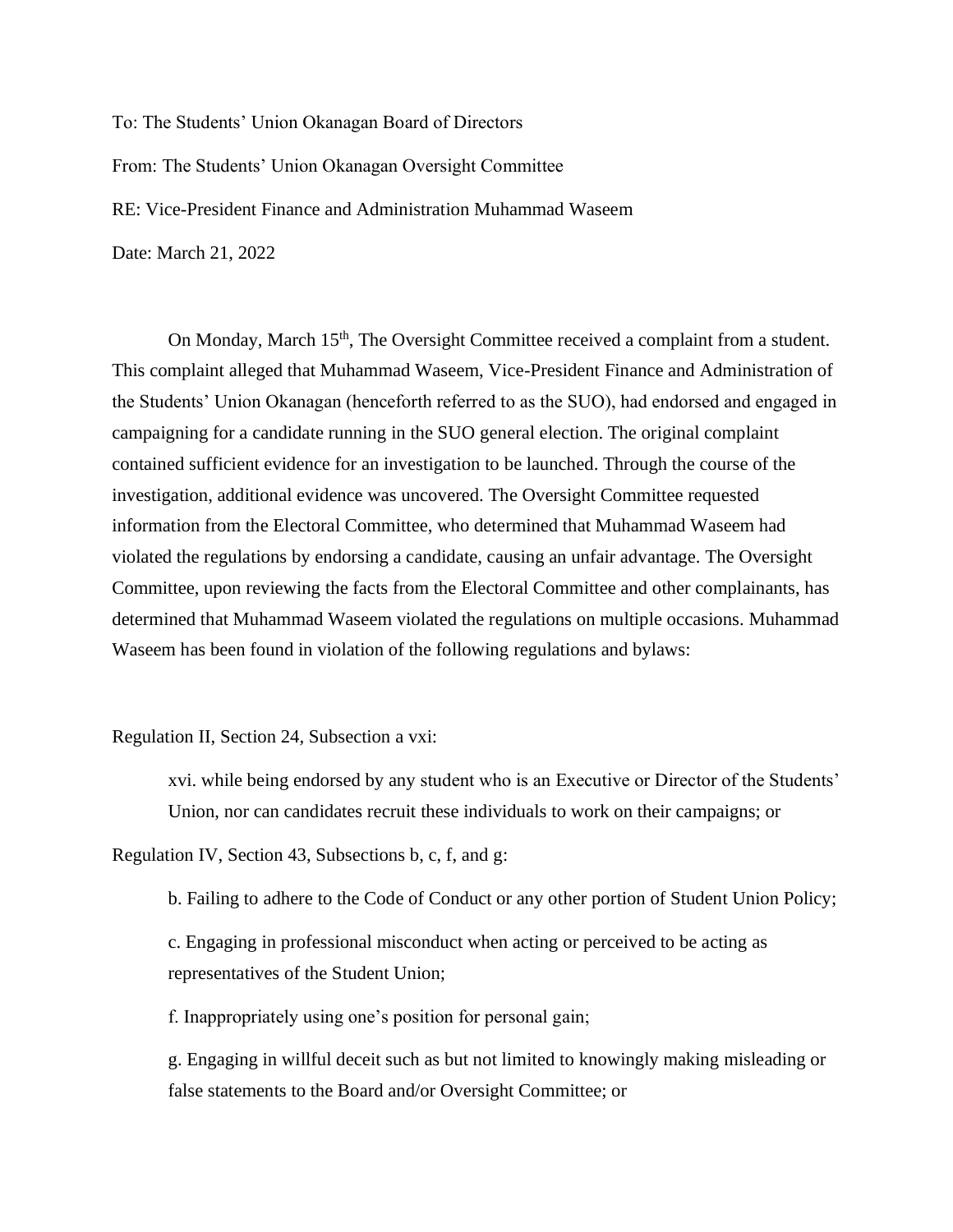Regulation VII, Section 2:

The Board of Directors shall conduct all business in accordance with the stipulations of the Societies Act and the UBCSUO Constitution, Bylaws, Regulations and Procedural Manual. This commitment requires that the Board of Directors act ethically, professionally, and with the proper decorum as individuals and a group.

Regulation VII, Section 3, Subsections a, d & g:

a. Act in accordance with the University of British Columbia Student Code of Conduct;

d. Sign with the acknowledgement and agreement to act in accordance with this code of conduct.

g. Seek clarification from the General Manager in any situation where the director is unsure of applicable regulations, including, but not limited to, confidentiality, human resources issues, or any other sensitive information.

Regulation VII, Section 4, Subsection a:

a. Attempt to exercise individual authority over the Student Union, except as set forth explicitly in the Board Policies;

Regulation VII, Section 18:

18 In accordance with this Regulation, all Directors shall be required to sign a contract upon taking office acknowledging they have read, are familiar with, and will abide by this Code of Conduct.

Bylaw #92, Subsections m & n:

m. be aware of all responsibilities required of them in accordance with the Students' Union Bylaws, Regulations and Procedures;

n. ensure that the rules outlined in the Constitution, Bylaws, and Policies are considered their first priority;

British Columbia Societies Act, Section 25, Subsection a:

a. act honestly and in good faith and in the best interests of the society,